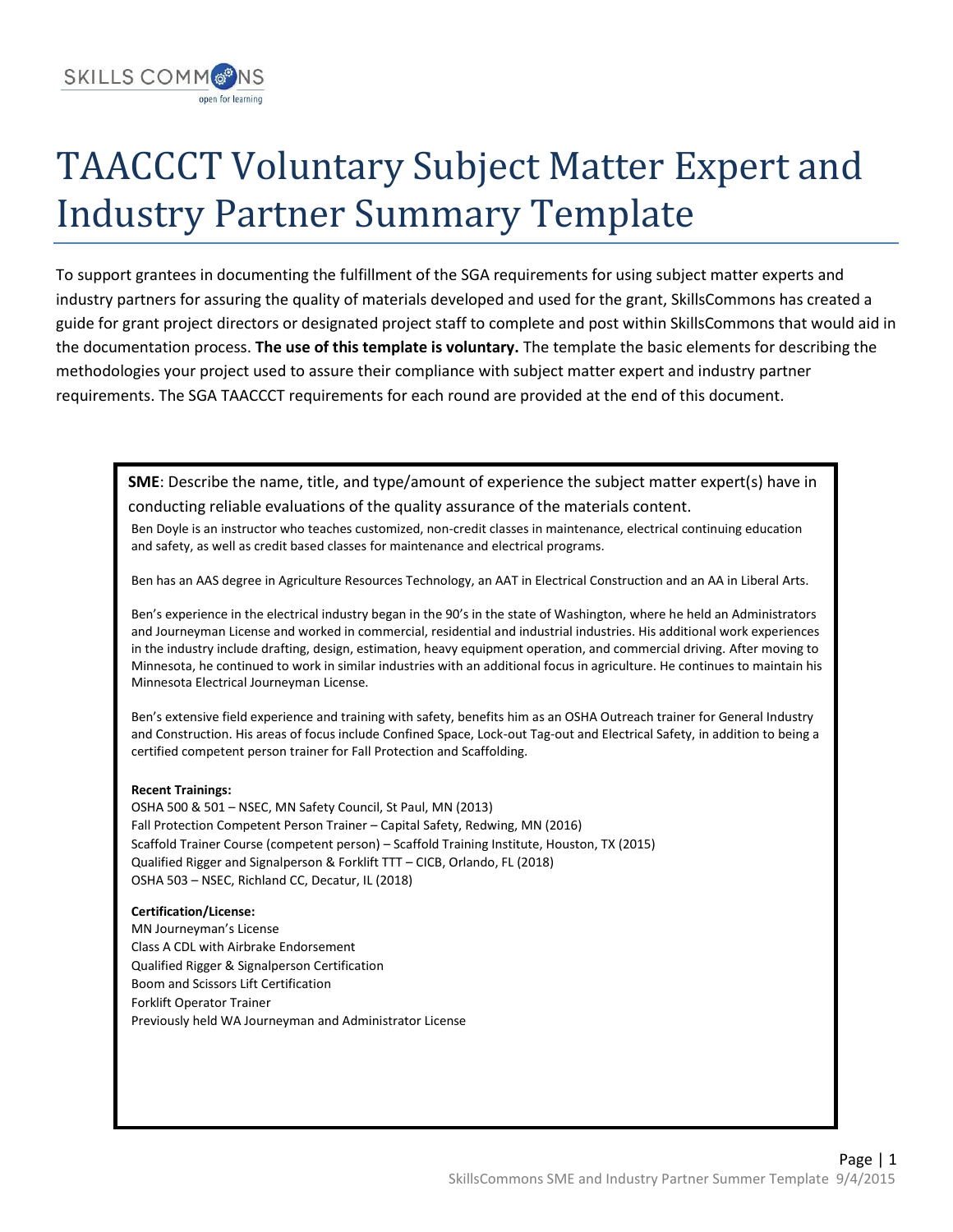

**SME:** Describe the quality assurance rubrics used to conduct the evaluation of the quality of the content produced by the grant.

## **ELT.**156

| 1. Course Overview and Objectives                                                               | <b>Exceptional</b> | Satisfactory | <b>Ineffective</b> |
|-------------------------------------------------------------------------------------------------|--------------------|--------------|--------------------|
| The goals and purpose of the course is clearly stated.                                          | X                  |              |                    |
| Learning objectives are specific and well-defined                                               | $\boldsymbol{x}$   |              |                    |
| Outcomes align to occupational focus (Industry skills and standards.)                           | X                  |              |                    |
| 2. Materials and Resources                                                                      | <b>Exceptional</b> | Satisfactory | <b>Ineffective</b> |
| The instructional materials contribute to the achievement of the course<br>learning objectives. | X                  |              |                    |
| The materials and resources meet/reflect current industry practices and<br>standards.           | $\boldsymbol{x}$   |              |                    |
| <b>Learning Activities</b><br>3.                                                                | <b>Exceptional</b> | Satisfactory | <b>Ineffective</b> |
| Provide opportunities for interaction and active learning.                                      | $\boldsymbol{x}$   |              |                    |
| Activities are linked to current industry practices and standards.                              | X                  |              |                    |
| 4. Assessment Tools/Criteria for Evaluation                                                     | <b>Exceptional</b> | Satisfactory | <b>Ineffective</b> |
| Measure stated learning objectives and link to industry standards.                              | X                  |              |                    |
| Include specific criteria for evaluation of student work and participation.                     | $\boldsymbol{x}$   |              |                    |
| Equipment/Technology<br>5.                                                                      | <b>Exceptional</b> | Satisfactory | <b>Ineffective</b> |
| Meets industry standards and needs.                                                             | X                  |              |                    |
| Supports the course learning objectives                                                         | X                  |              |                    |

Curriculum is based on relevant industry experience, NFPA 70, NFPA 70E, OSHA 29CFR1910, and UL 508A to ensure it meets the needs of students.

Practical exercises ensure student understanding.

Time and topics are sufficient for a refresher in troubleshooting.